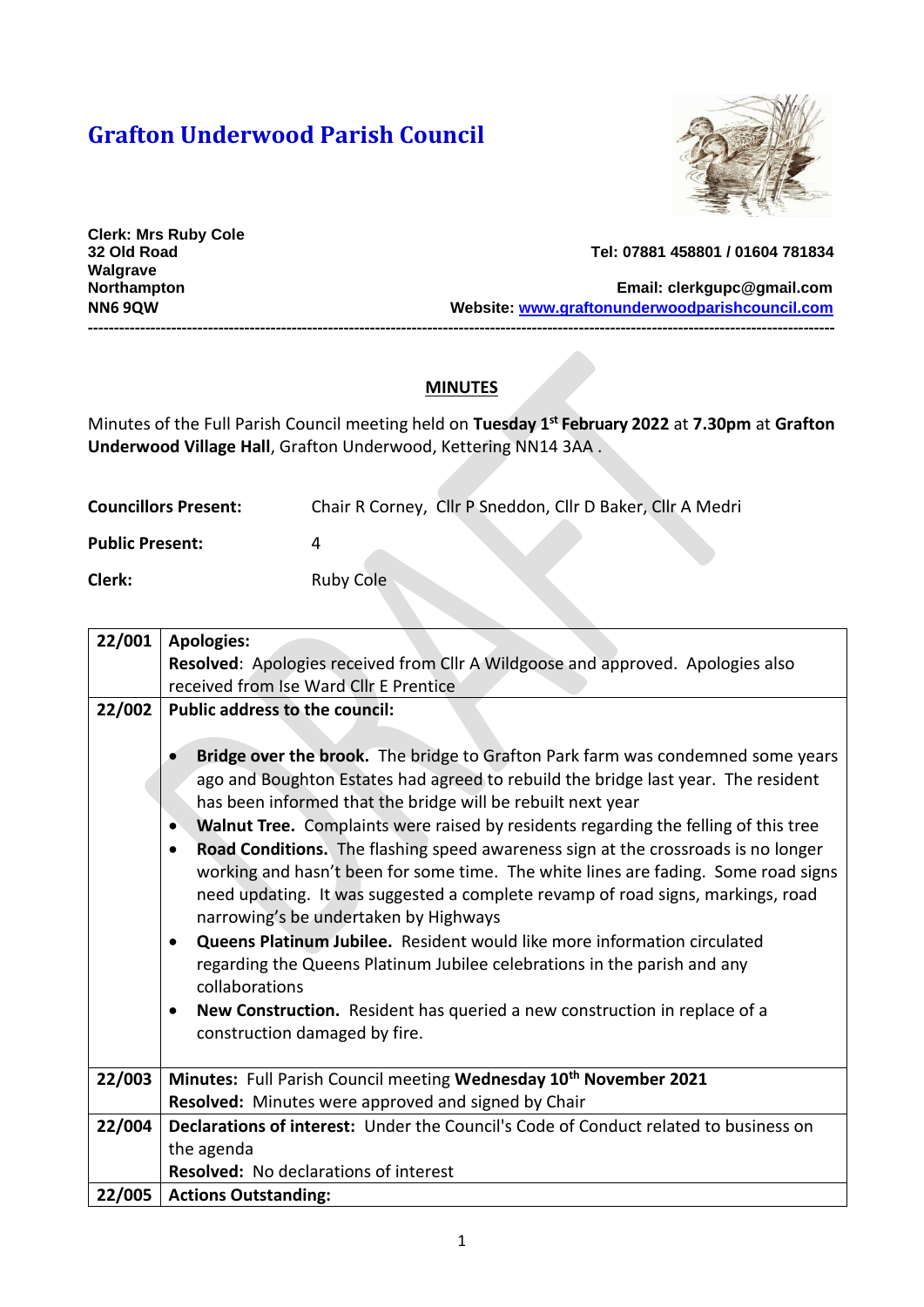| 21/063.1 | AW/Clerk     | To set up online banking with Barclays - Complete                                                                                         |
|----------|--------------|-------------------------------------------------------------------------------------------------------------------------------------------|
| 21/092.1 | PS/Clerk     | To reply to memorial tree request - Ongoing Clerk to reply notifying of a                                                                 |
|          |              | possible memorial garden area on Church grounds                                                                                           |
| 21/094.1 | <b>Clerk</b> | To make enquires regarding land ownership re - electric vehicle charging<br>points - Not worth pursuing until more established - Complete |
| 21/096.1 | <b>Clerk</b> | To report overgrown hedgerows to Highways & Boughton Estates -                                                                            |
|          |              | Ongoing                                                                                                                                   |
| 21/098.1 | <b>Clerk</b> | To contact Bomber group to see if they would like to participate in                                                                       |
|          |              | Queens Platinum Jubilee event - They only mark events in relation to the                                                                  |
|          |              | airfield - Complete                                                                                                                       |
| 21/103.1 | PS.          | To send clerk map of brook and relevant areas - Complete                                                                                  |
| 21/104.1 | <b>PS</b>    | To order batteries for Defibrillator in the name of GUPC - Complete                                                                       |
| 21/105.1 | <b>Clerk</b> | To request the removal of the Chestnut stump with Boughton Estates -                                                                      |
|          |              | Ongoing                                                                                                                                   |
| 21/110.1 | <b>Clerk</b> | To complete and submit precept form - Complete                                                                                            |

| 22/006 | <b>Correspondence:</b> Actions arising from correspondence                                                                                |  |
|--------|-------------------------------------------------------------------------------------------------------------------------------------------|--|
|        | 24.01.22 NCalc - Confirmation of £200 AMP Grant - see item agenda item<br>1.<br>22/009                                                    |  |
|        | 18.01.22 NCalc - New affordable payroll service for smaller councils - Not<br>2.<br>required                                              |  |
|        | 17.01.22 Community Payback email from village hall - see item 22/012<br>3.                                                                |  |
|        | 14.01.22 Boughton Estates - Felling of Tree - Councillors aware of verbal<br>4.<br>complaints                                             |  |
|        | 13.01.22 Queens Platinum Jubilee Survey - Completed by Chair<br>5.                                                                        |  |
|        | 12.01.22 North Northamptonshire Council HELAA: Call for Sites - No action from<br>6.<br>parish council, but to be monitored               |  |
|        | 08.01.22 Queen's Tree Canopy - Plaque - Not required<br>7.                                                                                |  |
|        | 11.12.21 Matt Smith - Only mark events key to history of air field - Noted<br>8.                                                          |  |
|        | 9.<br>03.12.21 Kettering Site Specific Part 2 Local Plan Adoption - to be deferred to                                                     |  |
|        | next meeting when councillors have more time to identify if any action required                                                           |  |
|        | by council. To place on next agenda Action 22/006.9                                                                                       |  |
|        | 02.12.21 I Boyes WNC Signage at X-Roads - Noted<br>10                                                                                     |  |
| 22/007 | Planning: No new planning applications received - Planning history to date at end of                                                      |  |
|        | minutes                                                                                                                                   |  |
| 22/008 | <b>Queen's Platinum Jubilee:</b> Thursday $2^{nd}$ June 2022 – Sunday $5^{th}$ June 2022 - Working                                        |  |
|        | group to be formed consisting of: Councillors, Church, Village Hall and residents                                                         |  |
|        | Resolved: Chair will lead this Action 22/008.1                                                                                            |  |
| 22/009 | Asset Mapping: Councillors required for a working group to be engaged with Northants                                                      |  |
|        | CALC Asset Mapping Project (AMP) for the parish<br>Resolved: Cllr Cllr Corney, Cllr Baker and Clerk appointed. Cllr Sneddon to attend AMP |  |
|        | Zoom meeting 9 <sup>th</sup> February 2022. Clerk to complete NCalc grant form Action 22/009.1                                            |  |
| 22/010 | Flag-Pole: Ownership unknown at this time                                                                                                 |  |
| 22/011 | Solar Farm: Monies were promised to the community a few years ago on development                                                          |  |
|        | of the Solar Farm. To date nothing has been received. Further information to be                                                           |  |
|        | provided by Chairman of the village hall committee.                                                                                       |  |
|        | Resolved: On receipt of information Clerk to make further enquiries Action 22/011.1                                                       |  |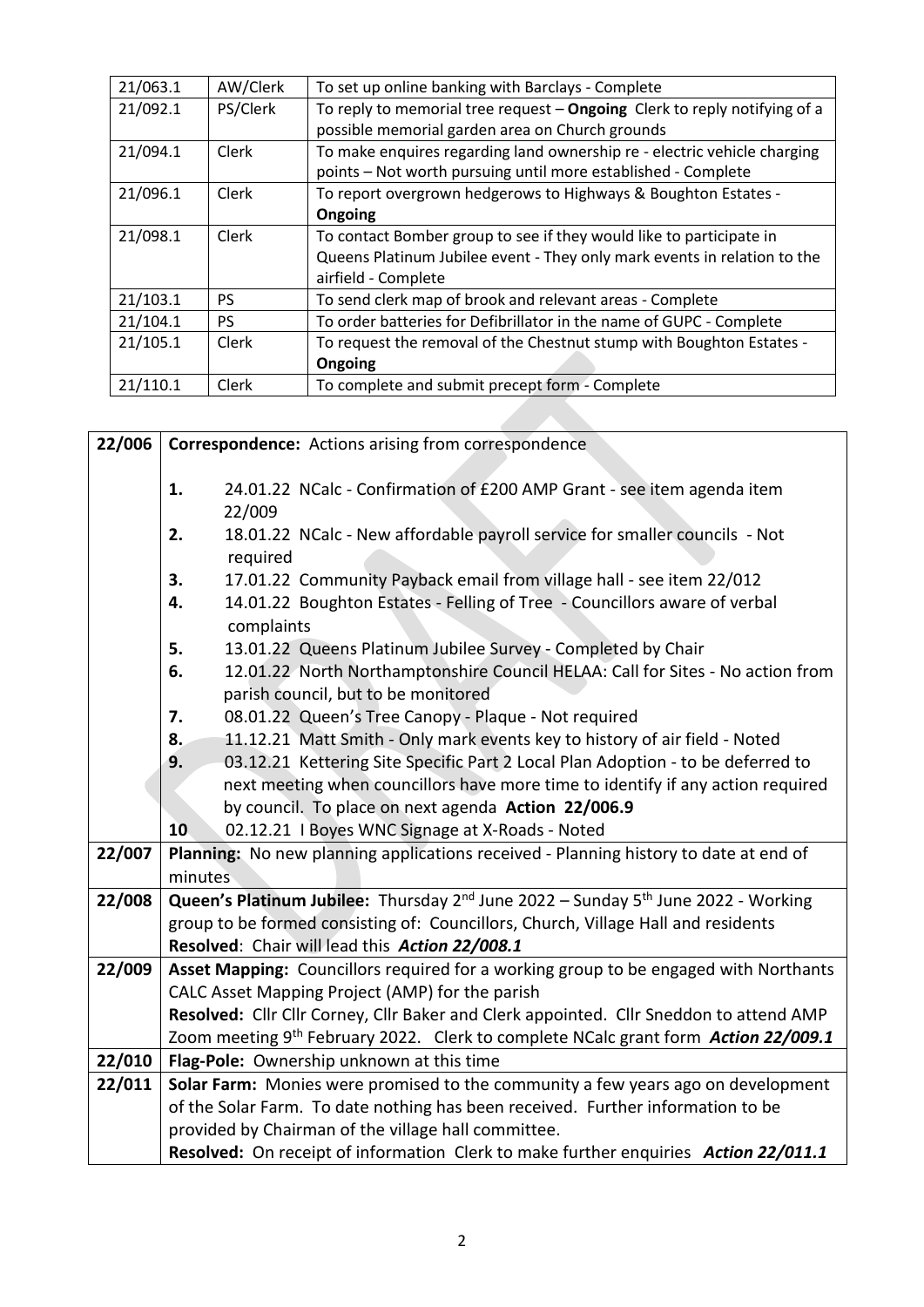| 22/012 | Village Hall/Community Payback: The community payback team were not willing to               |
|--------|----------------------------------------------------------------------------------------------|
|        | sign the hire agreement presented to them by the village hall committee. Village Hall        |
|        | committee have concerns in case of damage and cost to hall for heating                       |
|        | Resolved: Parish council will pay heating costs and sign hire agreement. Cllr Sneddon        |
|        | to continue liaising with Community Payback and obtain dates Action 22/012.1                 |
| 22/013 | New Parishioners: Cllr Sneddon had sent welcome form to new parishioners                     |
| 22/014 | Police Liaison: Cllr Wildgoose not present - Deferred to next meeting                        |
| 22/015 | Road Safety and Highways: Various refurbishment works need to be completed for               |
|        | safety measures.                                                                             |
|        | Resolved: Clerk to contact Highways on receipt of further information from resident          |
|        | Action 22/015.1                                                                              |
| 22/016 | Flooding/Brook: Deferred to next meeting                                                     |
| 22/017 | Tree Warden: R Daykin reported the following:                                                |
|        | 1. It was suggested a map be obtained with an aerial view of the parish in order to          |
|        | compile a survey for Roman and Iron Age remains in the village Clerk/Chair to                |
|        | obtain Action 22/017.1                                                                       |
|        | 2. Leylandii tree in garden of Grafton Park farm danger to roof of no 17                     |
|        | 3. KBC compiled a tree report on the village in 1977. Warden suggested this could be         |
|        | updated                                                                                      |
|        | 4. The dead Horse Chestnut tree stump in the paddock at the bottom of the                    |
|        | churchyard path poses a hazard. Clerk to report to Boughton Estates Action                   |
|        | 22/017.4                                                                                     |
|        | 5. There is a wind-blown 'cricket bat willow' in the paddock of no 1. Clerk to report to     |
|        | Boughton Estates Action 22/017.5                                                             |
|        | 6. Walnut Tree at the Pig & Waffle has been felled. Clerk to write to Planning Authority     |
|        | regarding the unauthorized felling of the Walnut Tree. Action 22/017.6                       |
| 20/018 | Footpath Warden: Bridleway from Warkton Road to Cranford is overgrown                        |
|        | Resolved: Cllr Sneddon to report to 'Fix my Street' Action 22/018.1                          |
| 22/019 | Pathfinder Grant: Clerk reported that the Expenditure of the Pathfinder grant fund of        |
|        | £3000 has all been spent on flood related items. No further action                           |
| 22/020 | Barclays Bank: Clerk confirmed that the bank account is now in order. Cheque                 |
|        | signatories confirmed as Cllr Wildgoose, Cllr Sneddon & Clerk. Online bank                   |
|        | authorisation confirmed as Cllr Sneddon & Clerk. No further action                           |
| 22/021 | <b>Clerk Admin:</b> Clerk requested historic accounts information be located. These could be |
|        | in the steel cupboard in the village hall                                                    |
|        | Resolved: Cllr Sneddon and Clerk to spend some time at the village hall and go through       |
|        | files on receipt of cupboard key. Council agreed to pay clerk for this extra time Action     |
|        | 22/021.1                                                                                     |
| 22/022 | Clerk Payment: Council approved the payment of clerks salary by monthly standing             |
|        | order                                                                                        |
| 22/023 | Payments: Clerk reported that payments are now made online. Unpresented cheques              |
|        | 21/08/21 P Sneddon £81.60 and 10/11/21 Grafton Underwood Village Hall £75.00                 |
|        | noted                                                                                        |
|        | Resolved: December pre-agenda payments of £200.80 approved. January payments of              |
|        | £111.85 approved.                                                                            |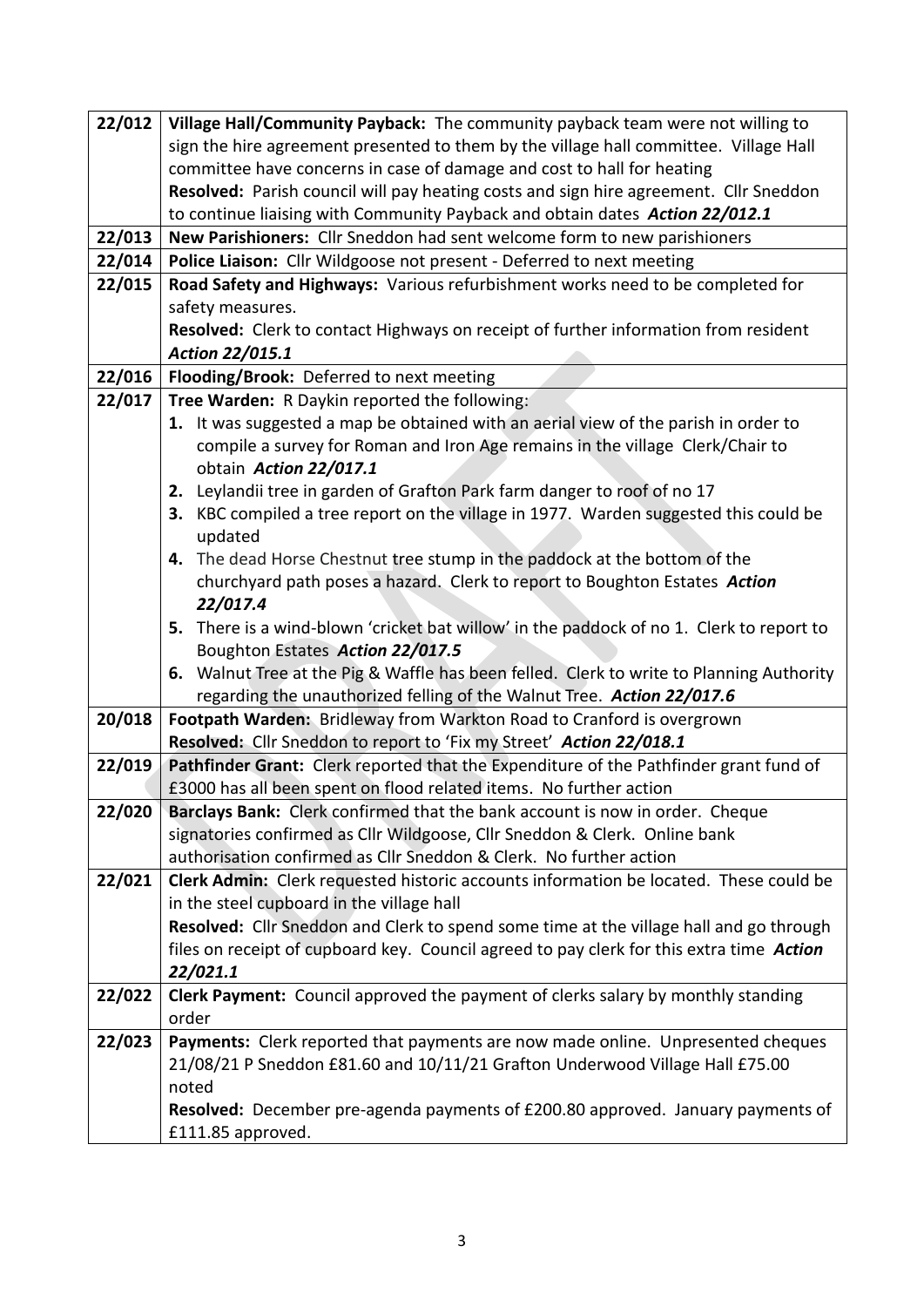#### **Approved Payments**

| Ref | Pavee        | Description                         | Date       | Method | Amount |
|-----|--------------|-------------------------------------|------------|--------|--------|
|     | Clerk        | December Salary                     | 18/01/2022 | Direct | 100.40 |
|     | Clerk        | January Salary                      | 20/01/2022 | S/O    | 100.40 |
|     | Cllr Sneddon | <b>Refreshments for Flood Works</b> | 02/02/2022 | Direct | 11.45  |
| 4   | Clerk        | <b>February Salary</b>              | 20/02/2022 | S/O    | 100.40 |

| 22/024 | Finance & Bank Reconciliation: Clerk presented November, December & January bank<br>reconciliation's for approval. Bank statement balance 31/01/2022 = £13,501.34.<br>Available funds £13,344.74 less £5,834.80 (Neighbourhood Plan) = £7,509.94 true funds<br>available |
|--------|--------------------------------------------------------------------------------------------------------------------------------------------------------------------------------------------------------------------------------------------------------------------------|
|        | Resolved: Finance report and reconciliations approved and signed by Cllr Baker                                                                                                                                                                                           |
| 22/025 | Audit for Year End Accounts: Council to approve to NJ Searle to carry out the year end                                                                                                                                                                                   |
|        | audit                                                                                                                                                                                                                                                                    |
|        | Resolved: Council approved to appoint NJ Searle Clerk to convey Action 22/025.1                                                                                                                                                                                          |
| 22/026 | Future Payments: Clerk informed council that various administration payments will be                                                                                                                                                                                     |
|        | due for payment before the next meeting and requested authorization to make these                                                                                                                                                                                        |
|        | payments. These are likely to be Microsoft Renewal, Insurance, Auditor, Clerks Monthly                                                                                                                                                                                   |
|        | Salary, ICO Membership, NCalc Membership                                                                                                                                                                                                                                 |
|        | Resolved: Council authorized clerk to make these payments                                                                                                                                                                                                                |
| 22/027 | Asset Register: As this ties in with the NCalc Asset Mapping Project, councillors will aim                                                                                                                                                                               |
|        | to walk through the parish logging items for insurance purposes before the financial                                                                                                                                                                                     |
|        | year end 31/03/22                                                                                                                                                                                                                                                        |
|        | Resolved: Councillors to liaise with each other to coordinate this Action 22/027.1                                                                                                                                                                                       |
| 22/028 | Defibrillator: Council to note that the annual maintenance 4 year contract expires 1st                                                                                                                                                                                   |
|        | April 2022                                                                                                                                                                                                                                                               |
|        | <b>Resolved: Noted - Await renewal notification</b>                                                                                                                                                                                                                      |
| 22/029 | Insurance: Clerk informed Council that the annual insurance expires 31 May 2022                                                                                                                                                                                          |
|        | Resolved: Cllr Baker to read through the existing policy to confirm and update                                                                                                                                                                                           |
|        | insurance requirements before seeking renewal options Action 22/029.1                                                                                                                                                                                                    |
|        | No public present for private Agenda Item 22/030                                                                                                                                                                                                                         |
| 22/030 | OLB: It was agreed that this would be administered by parishioners                                                                                                                                                                                                       |
| 22/031 | Next Agenda Items: To review and adopt policies, NNC Bus Service Action 22/031.1                                                                                                                                                                                         |
| 22/032 | <b>Next Meeting:</b>                                                                                                                                                                                                                                                     |
|        | Resolved: Next meeting 3rd May 2022. Annual Parish Meeting, Annual Parish Council                                                                                                                                                                                        |
|        | Meeting and Full Parish Council meeting. Clerk to book village hall Action 22/032.1                                                                                                                                                                                      |

## **Clerks Notes**

Clerk has been confirmed a place on the CiLCA course commencing March 2022 Gigaclear info has been placed on the website

**Meeting Closed 22.10**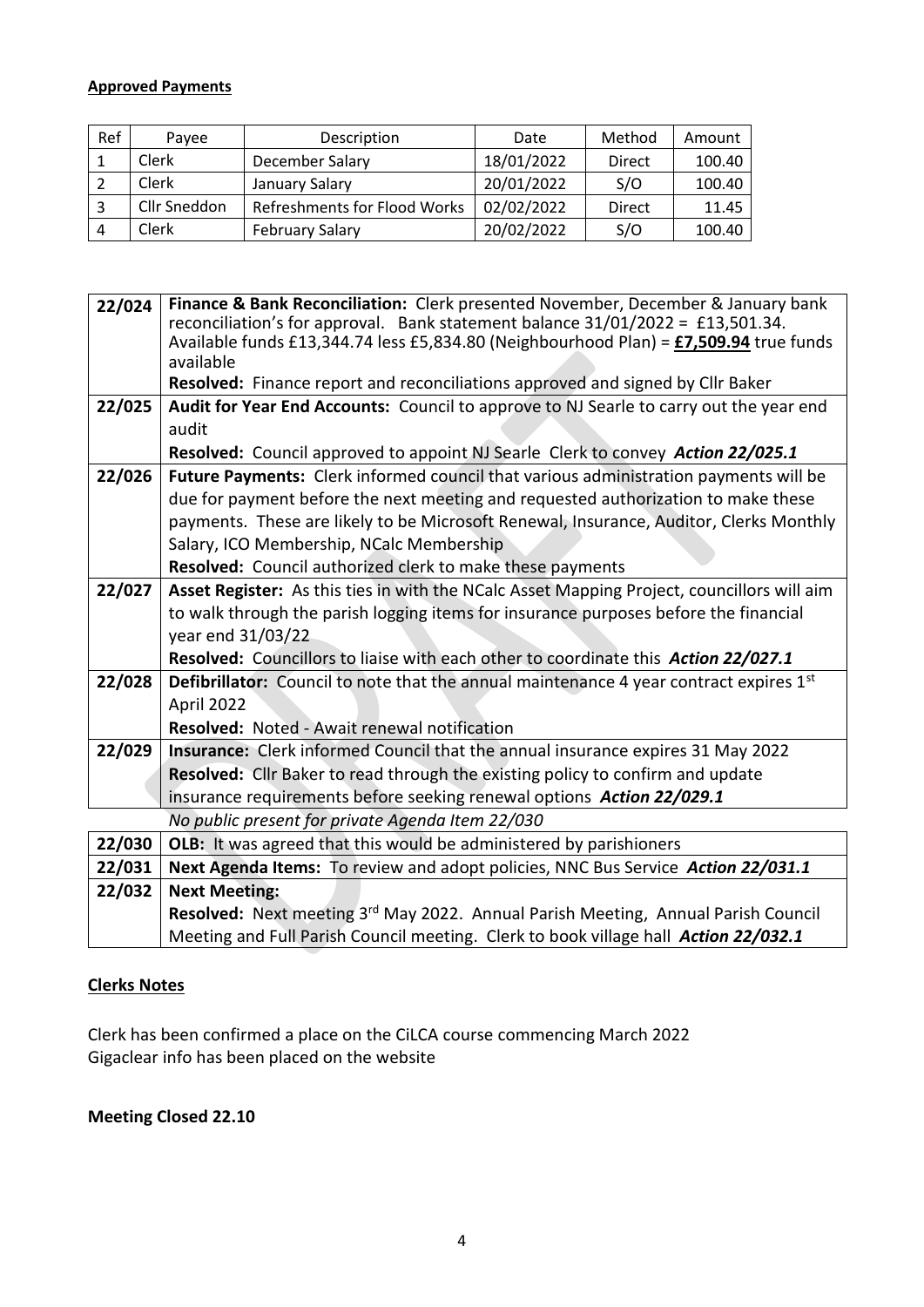## **Action Points for Tracking**

### **Ongoing Actions**

| 21/092.1 | PS/Clerk | To reply to memorial tree request $-$ Ongoing Clerk to reply<br>notifying of a possible memorial garden area on Church<br>grounds. To reply to memorial tree request |
|----------|----------|----------------------------------------------------------------------------------------------------------------------------------------------------------------------|
| 21/096.1 | Clerk/RC | To report overgrown hedgerows to Highways & Bougton Estates<br>- Ongoing                                                                                             |
|          |          |                                                                                                                                                                      |
| 21/105.1 | Clerk/RC | To request the removal of the Chestnut stump with Boughton                                                                                                           |
|          |          | <b>Estates - Ongoing</b>                                                                                                                                             |

### **Actions from Current Minutes**

| 22/006.9 | Clerk        | Agenda Item - Kettering Site Specific Part 2 Local Plan Adoption   |
|----------|--------------|--------------------------------------------------------------------|
| 22/008.1 | Chair        | To co-ordinate working group for Queen's Platinum Jubilee          |
| 22/009.1 | Clerk        | To apply for AMP Grant                                             |
| 22/011.1 | Clerk        | To investigate Solar Farm community funds                          |
| 22/012.1 | <b>PS</b>    | To obtain dates with Community Payback                             |
| 22/015.1 | <b>Clerk</b> | To write to Highways with road repairs                             |
| 22/017.1 | Clerk/Chair  | To obtain map with aerial view of parish                           |
| 22/017.4 | Clerk        | To report Horse Chestnut tree to Boughton Estates                  |
| 22/017.5 | Clerk        | To report cricket bat willow to Boughton Estates                   |
| 22/017.6 | <b>Clerk</b> | Write to WNC Planning regarding felling of tree                    |
| 22/018.1 | <b>PS</b>    | To report overgrown hedge to Fix My Street                         |
| 22/021.1 | PS/Clerk     | To go through parish council files in village hall                 |
| 22/025.1 | <b>Clerk</b> | To contact auditor to complete year end accounts                   |
| 22/027.1 | All          | To walk around village and list items for asset register/insurance |
| 22/029.1 | DB           | To go through insurance policy and update                          |
| 22/031.1 | Clerk        | To place items on agenda                                           |
| 22/032.1 | Clerk        | To book village hall for AGM 3rd May                               |
|          |              |                                                                    |

# **Planning Applications Grafton Underwood Parish Council 2022**

| Application NK/2021/0909                | Cinquefoil Lodge, Warkton Road, Grafton Underwood,<br><b>NN14 3AG</b> |
|-----------------------------------------|-----------------------------------------------------------------------|
| 12 November 2021                        | Two storey rear extension and detached double garage                  |
| <b>GUPC Decision</b>                    | No Objections 25 November 2021                                        |
| North Northamptonshire Council Decision | Approved January 2022                                                 |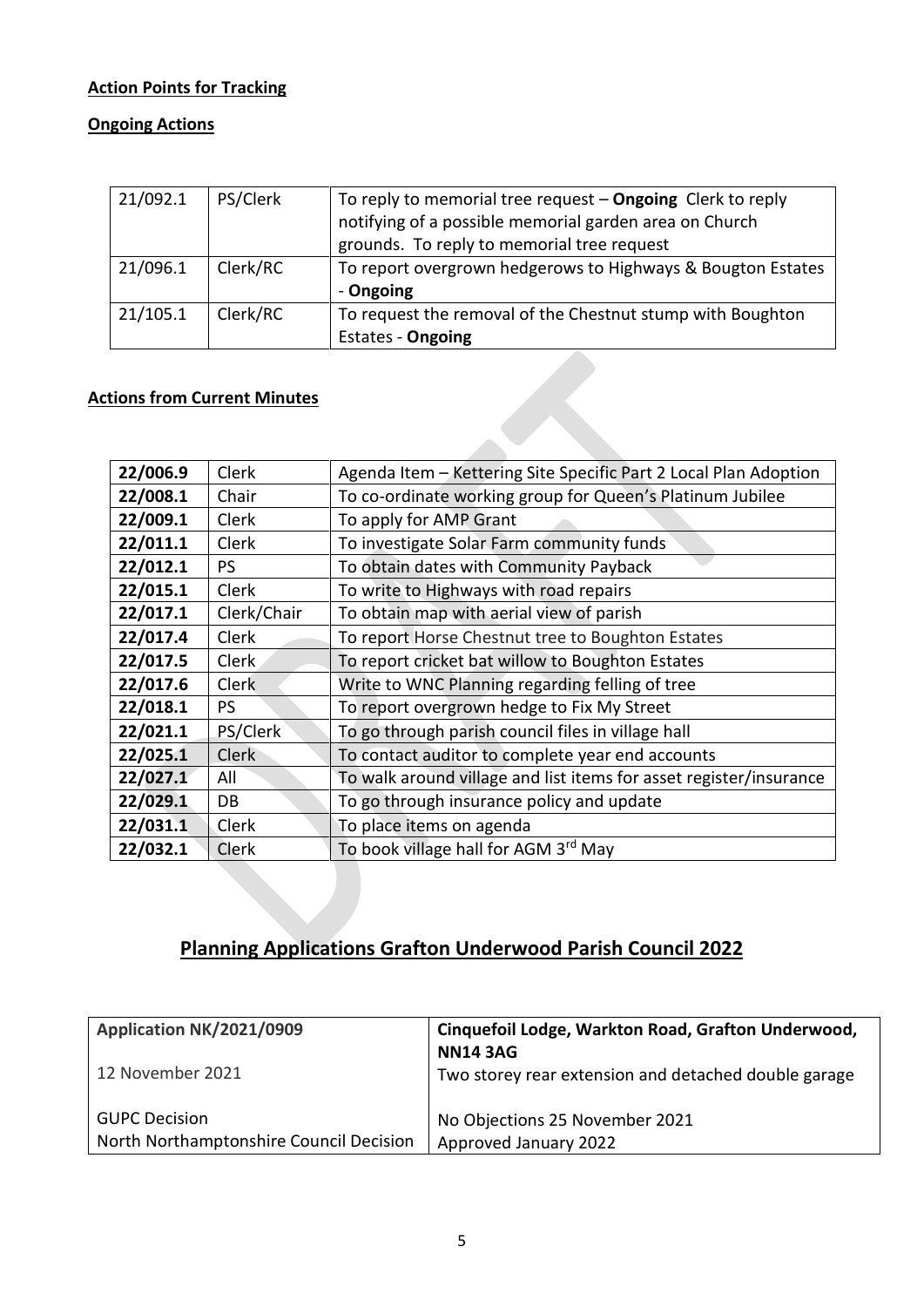| Application No: NK/2021/0914            | 11 Cranford Road (land adj), Grafton Underwood, NN14                                                            |
|-----------------------------------------|-----------------------------------------------------------------------------------------------------------------|
| 10 November 2021                        | 3AA                                                                                                             |
|                                         | T1 Sycamore - fell                                                                                              |
| <b>GUPC Decision</b>                    | No Objections November 2021                                                                                     |
| North Northamptonshire Council Decision | Withdrawn December 2021                                                                                         |
| Application No: NK/2021/0825            | 1 Cranford Road, Grafton Underwood, NN14 3AA                                                                    |
|                                         | Change of use of part of paddock to manege                                                                      |
| 12 October 21                           |                                                                                                                 |
| <b>GUPC Decision</b>                    |                                                                                                                 |
| North Northamptonshire Council Decision | <b>Refused December 2021</b>                                                                                    |
| Application No: NK/2021/0783            | Brigstock Road (land to the North West of), Grafton                                                             |
|                                         | Underwood, NN14 3AB                                                                                             |
| 16 September 21                         | To: NK/2021/0535 (Variation of condition 5 - in respect                                                         |
|                                         | of operational life - to KET/2019/0369 for the                                                                  |
|                                         | Construction of solar farm to include installation of solar<br>photovoltaic panels with substations, inverters, |
|                                         | perimeter fencing, access tracks, CCTV, landscaping and                                                         |
|                                         | associated works): Removal of solar panels from two                                                             |
|                                         | archaeologically sensitive areas                                                                                |
| <b>GUPC Decision</b>                    |                                                                                                                 |
| North Northamptonshire Council Decision | Approved September 2021                                                                                         |
| Application No: NK/2021/0733            | The Laurels, Cranford Road, Grafton Underwood, NN14                                                             |
|                                         | 3AA                                                                                                             |
| 27 August 2021                          | T1 Maple - reduce height and lateral branches by up to                                                          |
|                                         | 1.5 <sub>m</sub>                                                                                                |
| <b>GUPC Decision</b>                    |                                                                                                                 |
| North Northamptonshire Council Decision | No Objections October 2021                                                                                      |
| Application No: NK/2021/0602            | The Laurels, Cranford Road, Grafton Underwood, NN14                                                             |
|                                         | 3AA                                                                                                             |
| 6 July 2021                             | T1 Conifer - reduce height by 1.5m; T2 Prunus pissardii                                                         |
|                                         | and T3 Maple - crown reduction by up to 1.5m                                                                    |
| <b>GUPC Decision</b>                    |                                                                                                                 |
| North Northamptonshire Council Decision | No Objections August 2021                                                                                       |
| Application No: NK/2021/0535            | Brigstock Road (land to the North West of), Grafton                                                             |
|                                         | Underwood, NN14 3AB                                                                                             |
| 17 June 2021                            | Variation of condition 5 of KET/219/0369 in respect of                                                          |
|                                         | operational life                                                                                                |
| <b>GUPC Decision</b>                    | Amendments & Conditions - then no objection                                                                     |
| North Northamptonshire Council Decision | <b>Approved August 21</b>                                                                                       |
| Application No: NK/2021/0327            | The Coach House, Cranford Road, Grafton Underwood,<br><b>NN14 3AA</b>                                           |
| 9 April 2021                            | T1 Sycamore - reduce by up to 4m; T2 Horse Chestnut -                                                           |
|                                         | fell; T3 Sycamore - reduce by up to 4m; T4 Ash - reduce                                                         |
|                                         | by up to 4m; T5 Cherry - fell; T6 Sycamore - reduce by up                                                       |
|                                         | to 4m; T7-T8 beech trees - fell; T9 Ornamental Plane -                                                          |
|                                         | reduce by up to 4m; T10-T11 Sycamore - reduce and                                                               |
|                                         | crown lift by up to 4m; T12 Beech - crown lift by up to                                                         |
|                                         | 3m; G1 Conifers - fell; G2 Sycamores - reduce by up to                                                          |
|                                         | 4m;                                                                                                             |
| <b>GUPC Decision</b>                    |                                                                                                                 |